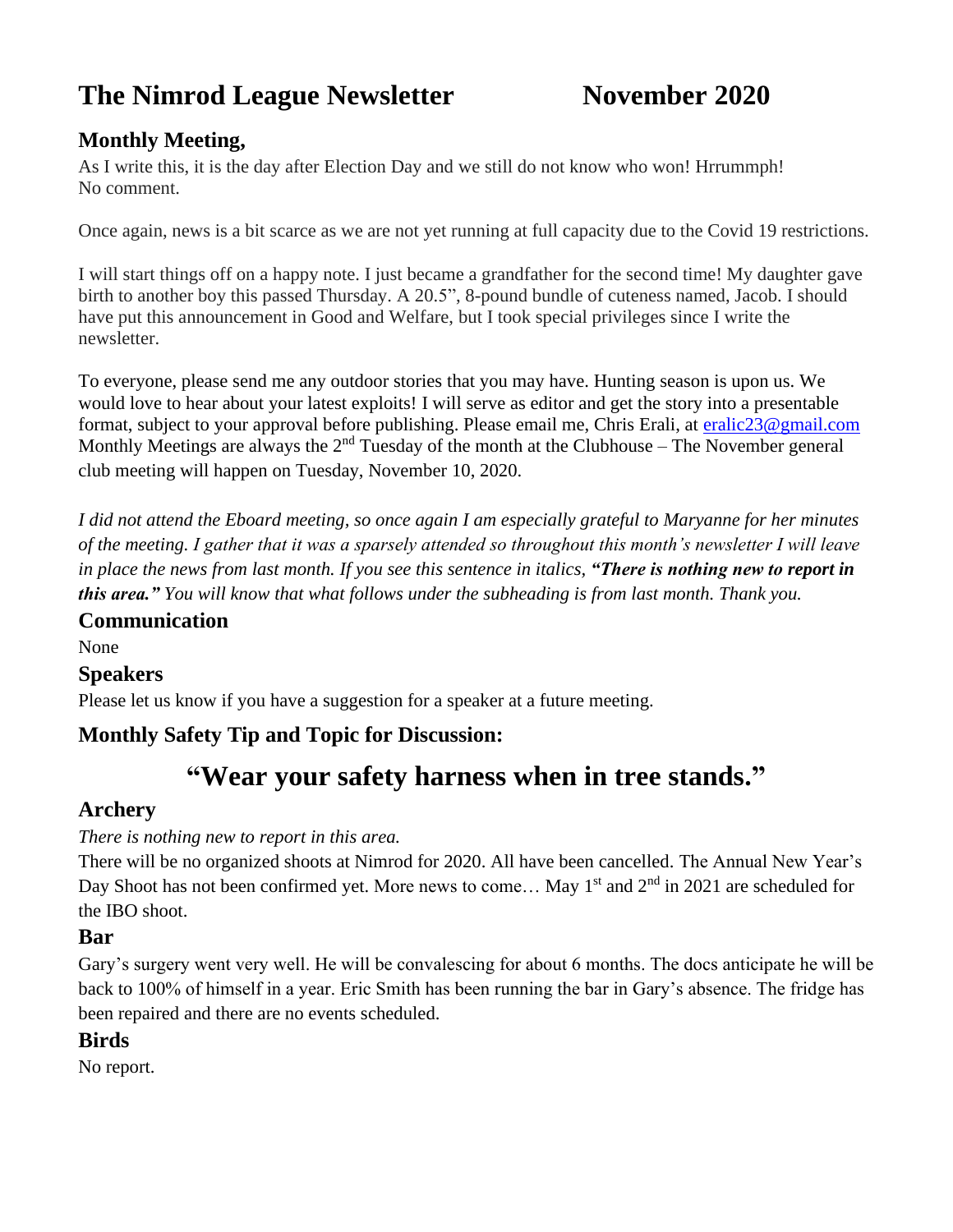# **Kitchen**

We have packages of moose meat and pheasants to distribute. It has been in the freezer for a year and we do not want to keep it into 2021.

The kitchen remains closed as we are not compliant with Covid restaurant regulations. We are not using the kitchen for any meals, but at meetings we are either grilling outside or ordering pizza.

# **Trap**

We have loaded "Lucky Whites" on the lower field off the dirt. The concrete probably has rebar in it and needs to be removed. Thursday nights will continue. Masks are mandatory inside the clubhouse and at your own personal discretion they can be removed outside.

## **House**

#### *There is nothing new to report in this area.*

Ralph is looking into details for the bulkhead project. We have repeater and cellphone usage now. Discussion was regarding dropping the land line in order to save money. Ralph will investigate the actual numbers and whether everything can be done over a cell line with dependability.

## **Grounds**

**VOLUNTEERS NEEDED for any upcoming snowstorms!** Helping clean up after a storm is a great way to get your required hours for membership completed. Snowplowing price is the same as last year. Rick Longbottom was selected to do the snowplowing.

## **Rifle Range**

We are considering putting the trash bucket back up at the range. Some users have been leaving food wrappers and cigarette butts at the Range. Ed Reich has been notified. Shotshells have been strewn everywhere. Ed bought a Trauma Kit to be mounted in the shed. Signage will mark its location. Please remember, we are following "camping guidelines" at the Range. Please "Carry Out whatever you Carry In" regardless if the barrel is there or not. If the barrel is full, empty it if you can.

# **This is YOUR club. Take care of it.**

# **REMINDER ONCE AGAIN! PUT CLAYS ON THE BERM, NOT THE LOGS!!! TAKE ALL TRASH OUT WITH YOU. PICK UP ALL CIGARETTE BUTTS.**

# **Worcester County League of Sportsmen**

One of our new members has asked about using the Rifle Range. We will send out an email again that the Range is closed Saturday mornings during Bird Season. The League will put the Newsletter back online, and all meetings will be virtual. We will train Eboard members here and invite other members to train as well. Check out the WCLS newsletter online. <http://www.wclsc.org/>

## **Land Use**

EJ and John Meyer are planning on cleaning up the current trail to the pond. We will have a work party posted sometime this month. No new trails are planned. Signage work will continue as the leaves fall.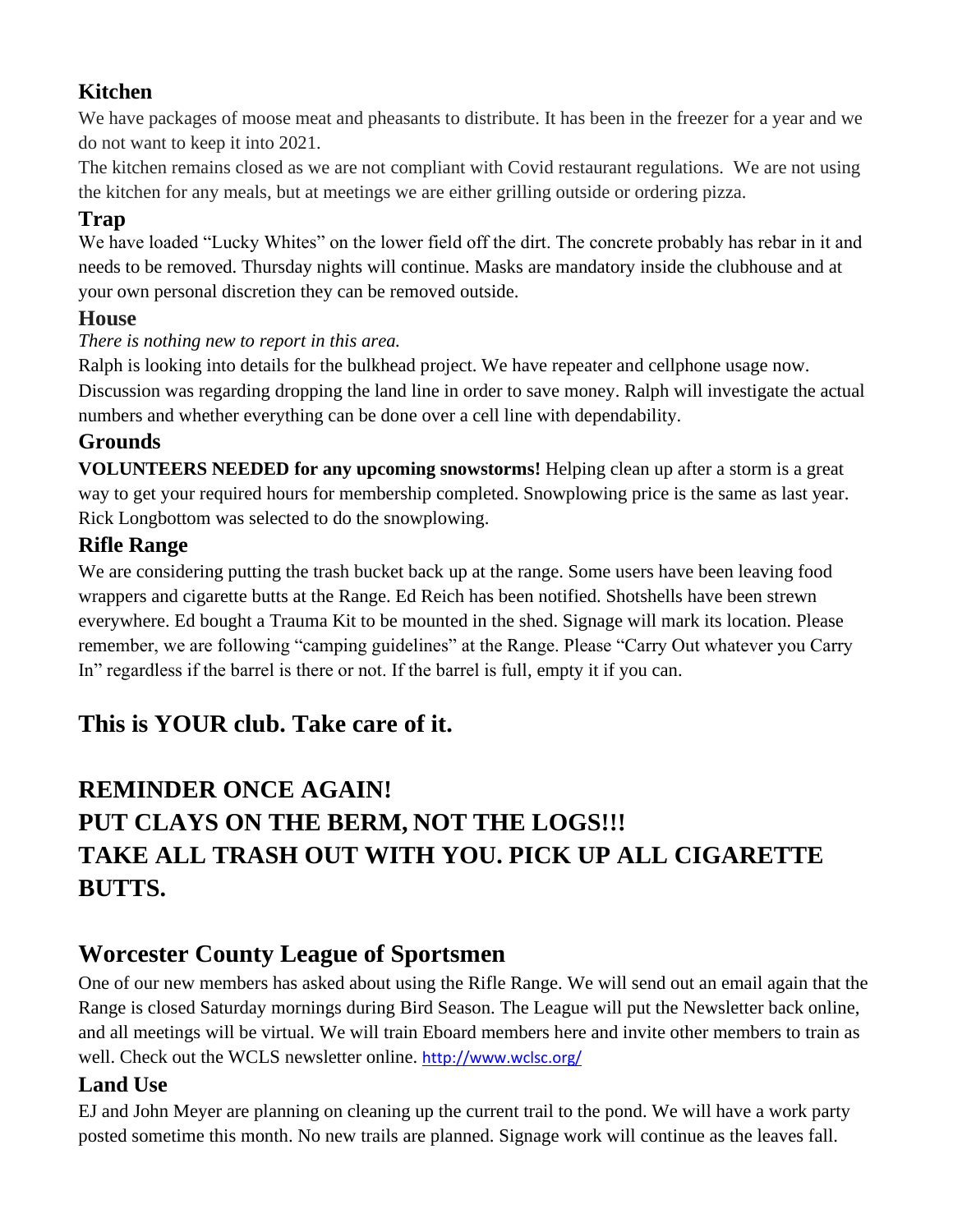# **Membership**

Isaac reports that we already have 20 members who have paid dues online. **Thank You** to all who have asked to get emails, renew online rather than letters via snail mail for membership.

We have 3 quotes for our gate system. These will all be local systems controlled from the premises. One system would need a trench if it were to use the Internet from the Clubhouse as opposed to a wire system from the House, If we run power out there it will be for an override system to lock and unlock the locking mechanism which raises and lowers the gate. A concrete pad is required for the vehicle to drive onto and operate the gate. This will be an additional cost to the club. Isaac has one quote from someone who has been very responsive, and they are getting details worked out. A motion was made to go forward with this person. Discussion ensued.

Would it be an issue if we purchased FOBS from another vendor? We learned that it would not be an issue. This person is ESC, is approved by *Door King*, vetted by them, has been in business 7 years with good reviews. Once the system is up and running, it is not a big deal to convert to a Cloud system if we so desired, and it we would have the freedom to consider other companies later. A 50% down payment is due at signing, but we must get a trench dug. We will call Dig Safe. We do not need a permit unless you go over 2 feet down. We receive 500 FOBS to use. We can put one in a lock box outside the gate for Fire, Police, etc. It was recommended to get a new door strike on the side door of the clubhouse. Service was discussed also, and we would call the owner we have been dealing with. He owns a franchise for the company that makes the gates. We have video set up in case somebody unlocks manually. We will compile specifications for the concrete pad including psi, footage, etc.. Other details were discussed like using grindings in construction and cautions for snow plowing. A proposal was made to work with the figure \$14,500.00. for the gate system. The vote was unanimous, all ayes and 0 nays. Passed. We have no new member(s) to induct this month. Membership renewals will be going on the website in the next several days. Joe has looked at fees and will wait to see how much use we get.

#### **Scholarship**

No report

#### **Documentation**

No report.

#### **Grant Writing**

No report.

#### **Rentals**

*There is nothing new to report in this area.* We are clear of rentals for the foreseeable future.

## **Conservation Camp**

We received reimbursement for our conservation camp deposit.

#### **Old and Unfinished Business**

None

**New Business**

None